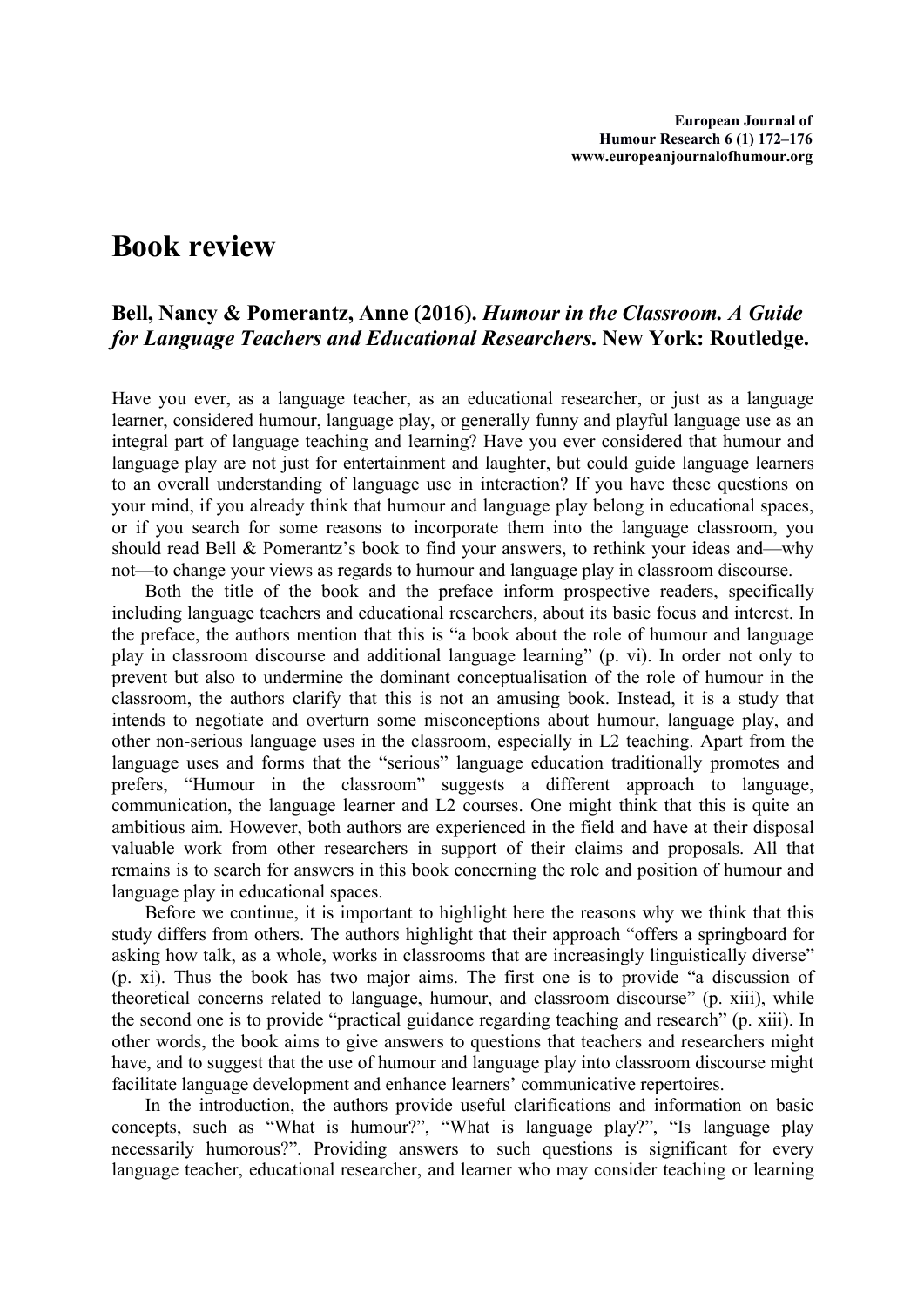about humour in class. So, from the beginning, the authors help us distinguish humour from language play, that is, two terms that frequently coincide in the literature or in the minds of teachers, researchers and learners. Thus, the discussion in the beginning of the book is very useful for the development of authors' argumentation later on.

The first chapter titled "Language, communication, and education" offers us a particularly interesting framework for understanding language, communication, the learner, and the language classroom. As the authors mention in the preface of the book, language education is going through a crisis. This crisis involves the fact that language education, teachers, and researchers have to deal with a "rapidly globalising and technologically mediated world" (p. xiii), that is, a world, and, by extension, an educational environment that are extremely diverse from a linguistic point of view. Via highlighting the fact that learning an additional language is a very complex and demanding process, the authors encourage us to approach language and communication as variable, dynamic and situated. This is a quite different perspective on language as it promotes or requires different methods of language teaching. Therefore, the authors focus on the basic goal of second language learning, that is, the development of learners' communicative competence and the avoidance of their marginalisation.

In their discussion of second language learning and its goals, the authors comment on current relevant scholarship and "professional associations dedicated to language education within United States["](#page-4-0)<sup>1</sup> (p. 1), which view language and communication as "practical" and "utilitarian". In particular, the authors point out that "a structural view of language tends to predominate, suggesting that the L2 consists of a generally agreed-on, internally coherent, and fairly stable set of features to be acquired" (p. 3). Within this context, humour and language play are not considered useful in second language acquisition and learning. However, the Council of Europe (2001) presents a shift of interest in humour and language play, so the authors motivate us to bring humour and play into classrooms "to help learners and teachers understand what language is and how it works in a postmodern, globalised world" (p. 6). And if we still have questions and doubts as regards to what language is and in which ways humour and language play can help to understand how language works, the authors encourage us to make a "playful turn" (p. 7) in language education and to face language as a complex and dynamic system (p. 7), communication as an act of interpretation (p. 13), and language learners as meaning makers (p. 14).

The book continues with the second chapter on "Humour and language play". The chapter is dedicated to research on humour and language play discussing their mechanisms and functions. Afte[r](#page-4-1) defining humour<sup>2</sup>, the authors discuss major considerations concerning humour, such as how many different types of humour we have, if they exist in all languages, which are the appropriate contexts for joking, etc. (p. 22). Although such questions are well known, their answers are less clear. Humour, as the authors point out, is a complex linguistic phenomenon and social practice, thus it is difficult to categorise (p. 23). As a result, any question related to humour is difficult to have a definite answer, especially the question of "what it is that makes something funny" (p.23). Trying to clarify the fuzzy boundaries between humour and play, the authors point out that humour is not so different from other related phenomena (p. 23), so its understanding is easier than we think. To this end, the authors present the dominant linguistic theories of humour, namely Raskin's (1985) *Semantic Script Theory of Humour* and Attardo's (1994) *General Theory of Verbal Humour* (GTVH), approaching humour as based on an incongruity or deviation from prevalent norms and ideologies. It is exactly this ambiguity and polysemy of humour that is the key for learners to understand what language, the negotiation of meaning and the process of communication are all about. In addition, humour has multiple functions emerging in social interaction and some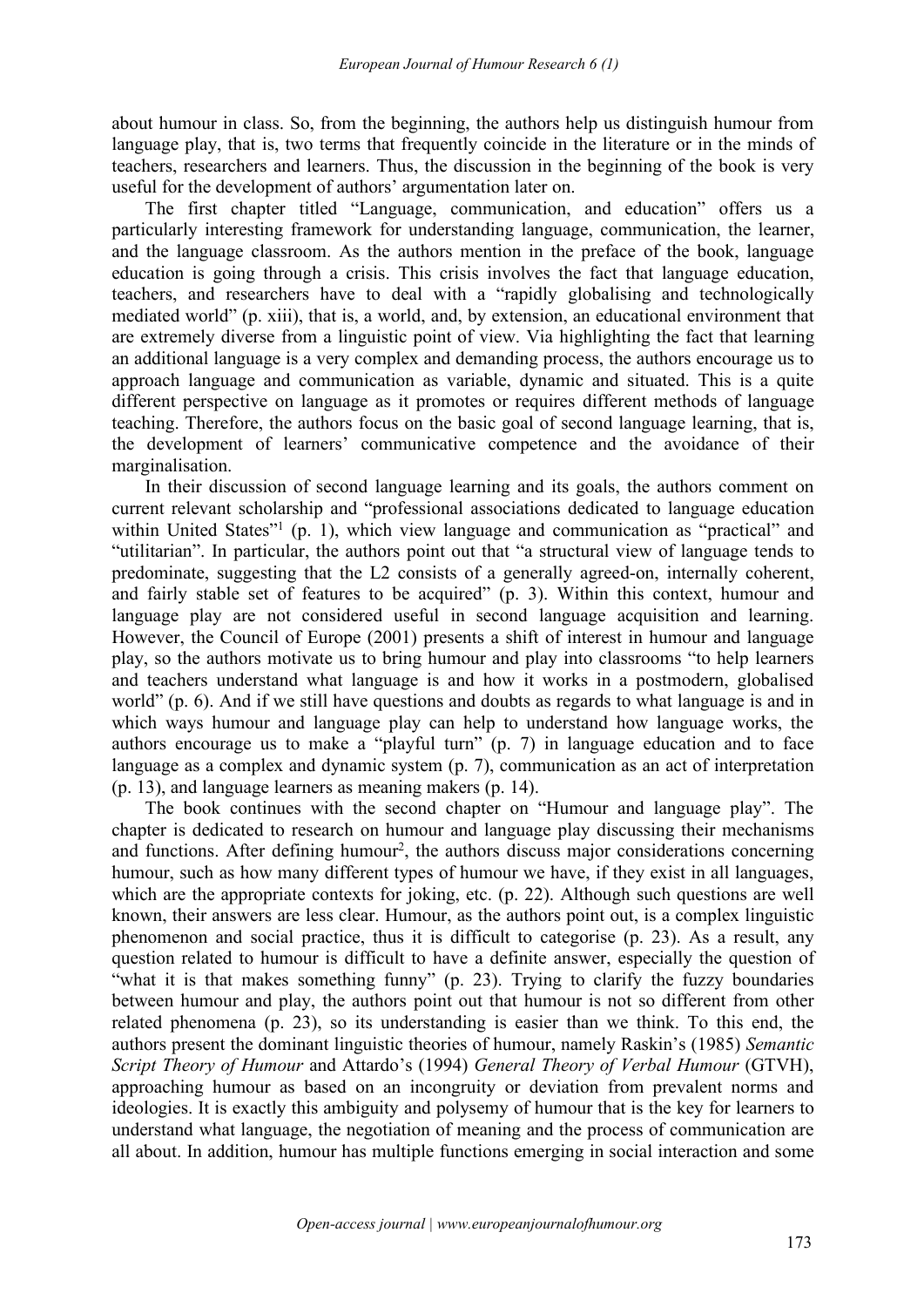of them are risky. For those risky functions, the authors provide specific ways to prevent and manage a potential failure of humour in interaction (pp. 37-38; see also Bell, 2015).

The following two Chapters entitled "Understanding classroom talk" and "Playing it safe" focus on the multiple functions of humour in classroom discourse (e.g. building rapport, quelling tensions, critiquing social norms and relations of power). Reconsidering the prevalent, traditional view of the teacher as the exclusive source of classroom talk and of learners as passive recipients of teacher's talk, the authors suggest a shift of focus towards the "talk and actions of learners" (p. 52) including off task talk and learners' temporary silence and lack of participation in class. This approach entails "a richer understanding of social interaction" (p. 52) and supports learners engagement with humour and language play, which are usually considered distractive and undesirable behaviours.

Furthermore, the authors present two frameworks through which researchers analyse classroom talk; the positivist one and the interpretive one, the former supporting a "transmission or banking model of learning" (p. 55), while the latter approaching learning as a "process of sensemaking" (p. 57). The authors elaborate on why researchers and policy makers often treat humour as irrelevant to research on classroom discourse (p. 60) and why they highlight other more "serious" and utilitarian uses of language (p. 67).

Although humour is frequently considered undesirable and distracting in class, the authors mention that humour is a normal, "essential and very important aspect of classroom talk" (p. 67). This claim is supported in the fourth chapter ("Playing it safe") through the notion of *safe houses*. According to Pratt's (1991: 40) definition, *safe houses* are "social and intellectual spaces where groups can constitute themselves as horizontal, homogeneous, sovereign communities with high degrees of trust, shared understandings, temporary protection from legacies of oppression". The authors utilise the notion of *safe houses* to "examine how students and teachers draw on humour to manage their identities and relationships in the face of various psychological, social, and institutional pressures" (p. 67). Reviewing specific research findings, they focus on how students might feel safe and secure into classrooms to negotiate their identities, to mitigate any tension and relations of power, and to engage in humour and play without the danger of becoming marginalised or facing problems in interaction. In any case, additional language learners can invoke that they were "just kidding!" (p. 82) or they can adopt a common classroom identity, that is, *"*playing dumb" (pp. 84-86), in order to engage with humour in a safe manner and simultaneously save their face. Finally, the authors insist on the fact that humour and play are normal, essential, and necessary parts of classroom discourse that give teachers the chance to manage classroom challenges in an enjoyable and effective way.

Vygotsky's (1978), Lantolf's (1987, 1989), Cook's (2000) and Tarone's (2000) frameworks for learning and language play are significant for the discussion in chapter "Humour, learning, and additional language development", where the authors try to provide answers to the complex question:"What is the role of humour in classroom language learning?" (p. 100). Recognising teachers' insecurity when it comes to L2 teaching, the authors propose six principles for "the structuring of activities to facilitate L2 learning" (p. 112). These are the following: (1) teach language as a set of choices, (2) raise language awareness, (3) construct iterative activities, (4) engage with unpredictability, (5) teach meaning as relational and subjective, (6) engage with emotions. Each principle is presented via particularly helpful and interesting activities built around non-serious language and in continuous dialogue with relevant research.

The following three Chapters are dedicated to teaching: the authors move into the "arena of practice" (p. xiv). In Chapter 6, "Teachers and humour: Weighing the risks and benefits", they do not only discuss the benefits of using humour in classrooms, but also the possible risks. Taking into consideration teachers' unwillingness to use humour in class, as well as the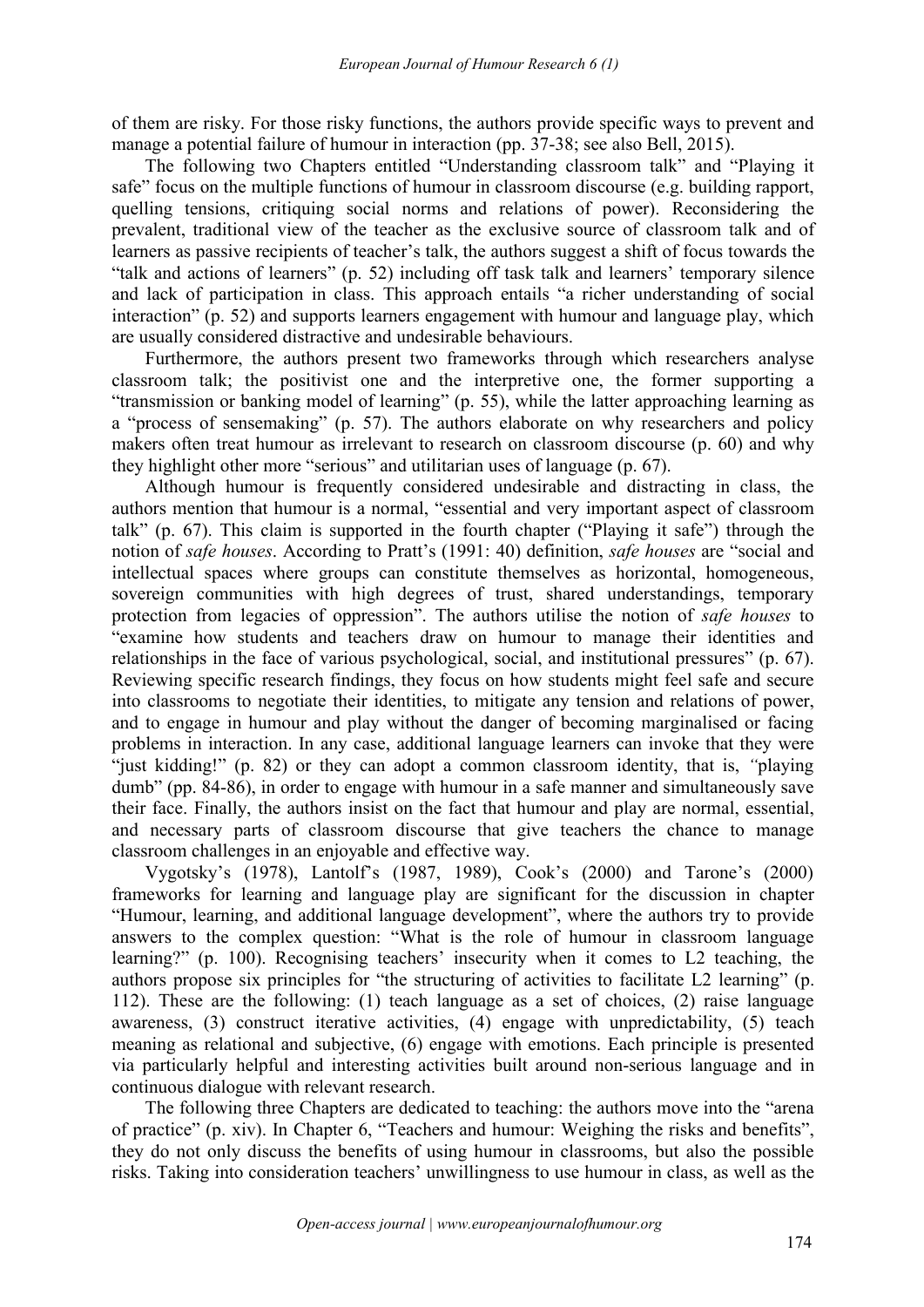risks of using play in "serious" language education, they advise teachers to see humour and play as alternatives included in their teaching repertoires and as effective tools to "manage relationships and to deal with difficult situations" (p. 132). Moreover, Chapters 7 and 8, entitled "Teaching with humour" (p. 153) and "Teaching about humour" (p. 166), provide a very carefully structured context of teaching with and about humour. With an eye on the notion of *backward design* (Wiggins & McTighe 2005), the authors provide specific steps for incorporating humour and play in class. However, they highlight the possible risks of using humour and remind teachers to always bear in mind the desired results and learning outcomes of their courses. Chapter 8 reminds us that humour is not only an alternative instructional tool, but is also a subject of teaching. The authors provide ways humour can be taught, with a focus on its ability to develop learners' metalinguistic awareness in L2. Moreover, they design and organise a curriculum based on "aspects of humour that are teachable" (p. 181) and define its possible desired results and learning outcomes. The proposed curriculum consists of the following stages: (1) identifying humour, (2) comprehending humour, (3) producing humour, (4) responding to humour (Bell 2009; 2011). This presentation tends to be connected with Chapter 7 and the framework of backward design, thus enhancing the coherence of the book.

The last Chapter, "Researching humour and language play", is dedicated to proposals for further research. The authors advise and encourage language teachers and educational researchers to delve into under-explored areas of humour and to promote its integration into educational spaces. Moreover, Chapter 9 provides a well-organised and structured research process including specific questions and steps. As a result, any language teacher or educational researcher interested in humour, language play, and their multiple functions in the language classroom, acquires a great starting point to begin with his/her research in the field.<br>Completing this book review, we would like to point out some aspects that could be

further developed in the study. L2 learners' identities and their ability to critique prevailing norms and to reconfigure relationships of power through humorous interaction in L2 are not adequately discussed. Learners' multiple identities are significant in classrooms and in interaction in general, as they enable learners to align or reject the prevalent norms, ideologies, and relationships of power in L2 contexts. In other words, the authors could elaborate on the ways through which additional language learners construct their personal and collective identities with respect to the dominant communicative norms in L2 (Norton 2013: 3; see also Norton & Toohey 2011). In addition, the authors could have dedicated more space to the possible risks and consequences of both learners' alignment with, and the rejection of, such norms and ideologies. However, it is a book mainly oriented towards teaching and classroom discourse, hence some aspects of the pragmatics and sociolinguistics of humour may not be the primary focus of the book.

In conclusion, Bell & Pomerantz's work is innovative and provides not only answers but also strong motivation for research on humour and its functions in language education. By the end of the book, readers have become familiar with both of the benefits and the risks of the use of humour and language play in additional language learning contexts. Most importantly, in our view, the authors do not advise language teachers and educational researchers to do away with "serious" education and its principles. Instead, they motivate them to adjust language education to the new technologies and increasingly growing globalisation. Consequently, humour, language play and other uses of creative language in L2 classrooms could facilitate L2 development, cultivate students' communicative competence and, most importantly, prevent additional language learners' marginalisation in interaction. Although further research is needed, we have at our disposal a monograph critically discussing research findings and including well-planned and innovative proposals for teaching and investigating,